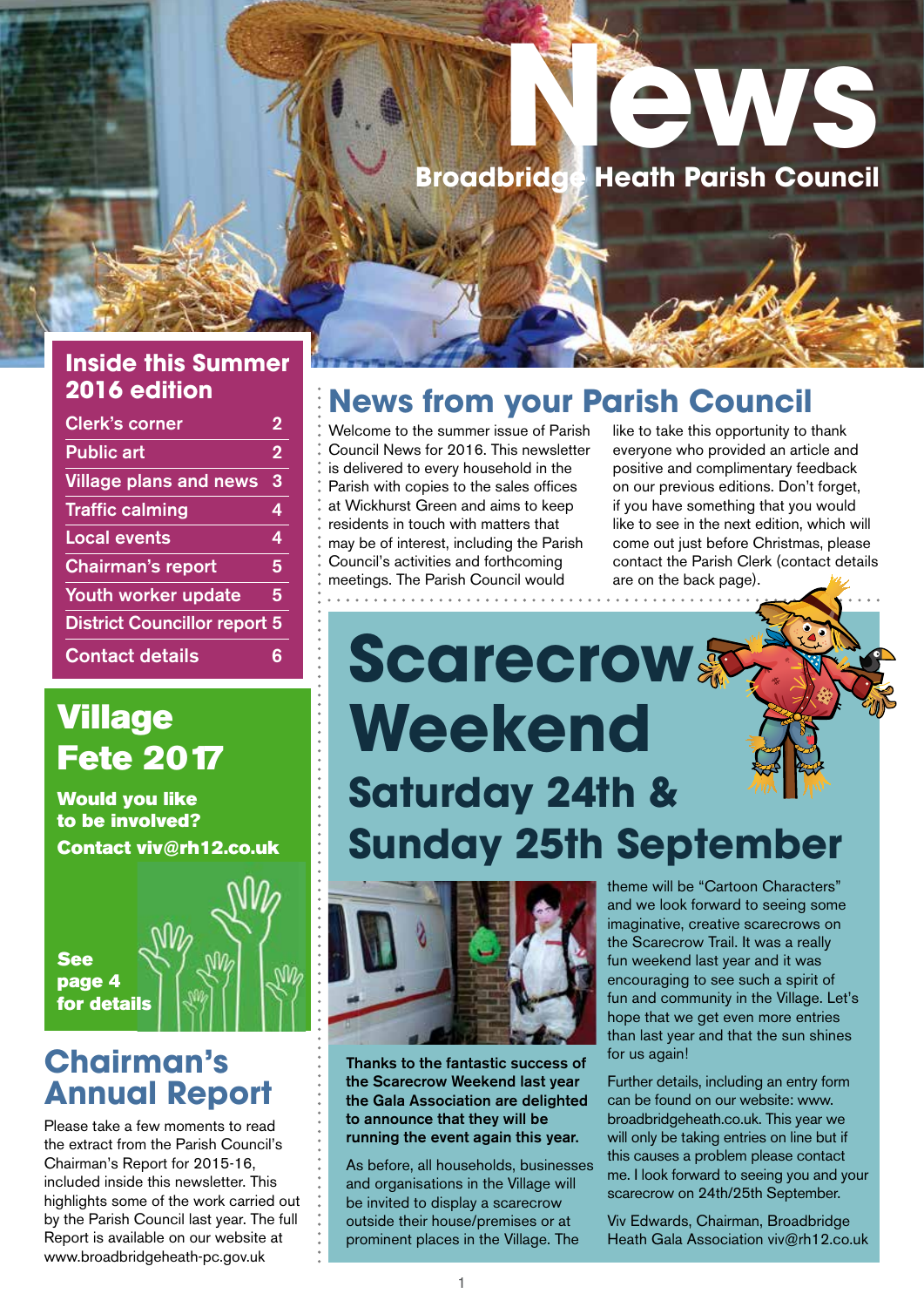

The Clerk has got her hat on, hip hip hip hooray… the Clerk has got her hat on and Ollie wants to play.

> I would like to start by telling you a little bit about what we have been doing so that everyone can come out and play and enjoy our lovely open spaces. John our Environment Officer has been busy painting swings and slides and has received many compliments about the smartened up play equipment, Thank You John. Caroline, the Assistant Clerk will be working with contractors on the installation of new play equipment in Singleton Road and we hope that this

will be in place by the end of the summer now that funding has been agreed. Good luck with this project Caroline.

We all take pride in keeping the play areas safe and looking their best so if you have anything to say about any of our recreation areas (good or bad) drop me an email or you can send me a text.

I do have some frustratingly annoying news and that is that on numerous occasions over the last few months we have had to report that our play areas are being used by groups of young people intent on drinking alcohol and smoking drugs. These young people are of school age and are in our play areas at all times of the day, even during school hours! For the safety of all, this behaviour will not be tolerated and the matter is firmly on Sussex Police's radar who have now stepped up patrols in our area. If you encounter anti-social behaviour in our play areas, please help by reporting it immediately to the police by telephoning 101 or report it on-line at http://www. sussex.police.uk/contact-us/reportonline/report-a-crime

I also have one concern. May I politely ask dog owners to keep a close eye on their beloved pooches when they are exercising them on our open spaces just to ensure that they don't jump up and hurt, or get too close to and frighten youngsters, thank you.

Over the last few months I have been preparing the year end accounts and I am pleased to say that these have now been signed off by the Parish Council and our internal auditor and the published accounts can be viewed on our website. Over the summer, I will be working on achieving a local council award for your Parish Council; I'll tell you more about this next time.

To close, have a great summer and don't hesitate to call me or drop me a line if you have any ideas as to further improvements we can make for our community, or simply just village matters that annoy you. We may not be able to fix them but we probably know someone who can.

Kind regards *Mary* 

## **'Bridging the Gap', Public Art for the New Neighbourhood**

The Parish Council Annual Meeting of the Parish saw the first 'reveal' of the design work for the public art commissioned as part of the Wickhurst Green development. Resulting from a series of workshops with stakeholders including the Parish Council and local schools, this is the first time that the ideas have been publicly viewed and the response was overwhelmingly positive. Countryside Properties are delighted with the public response, and are looking forward to the next part of the process.

Designs from Will Nash use the local sandstone, and recycled stone from Christ's Hospital to create an installation called 'Tipped Circles' and two series of stones (pictured below) to be located along the pedestrian footpaths and key





junctions through the site. Designed to be 'perch height' the stones along the paths will have laser-cut imagery, some with repeated patterning, and some with a weathered image suggesting a lost memory. The 'Tipped Circles' will form part of an open play space where it can be viewed amongst the mature trees, suggesting a remnant of an earlier dwelling, and form an imaginative play feature or picnic destination.

The sculpture designed by Tim Ward called 'Bridges' features a number of arches etched with images from the past and the present. The arches have stainless steel exteriors with coloured steel interiors inset with the imagery and tiny LED lights to illuminate the historical references. Some of the images and text to be included are still to be worked out, so don't be surprised if Tim pops up in the village from time to time. The sculpture is intended to form the threshold to the new neighbourhood centre creating a walk through feature (pictured below) to the new centre with its modern facilities whilst viewing the history of the area. A neat way of combining the past, present and future. Both parts of the public art are being reviewed by the planning authority during June and July. Assuming that this part of the process is successful the programme for manufacture will be settled. The artworks by Will Nash will be installed first, likely to be during autumn 2016, and Tim Wards sculpture will be installed along with the works to the neighbourhood centre, likely to be later in 2017.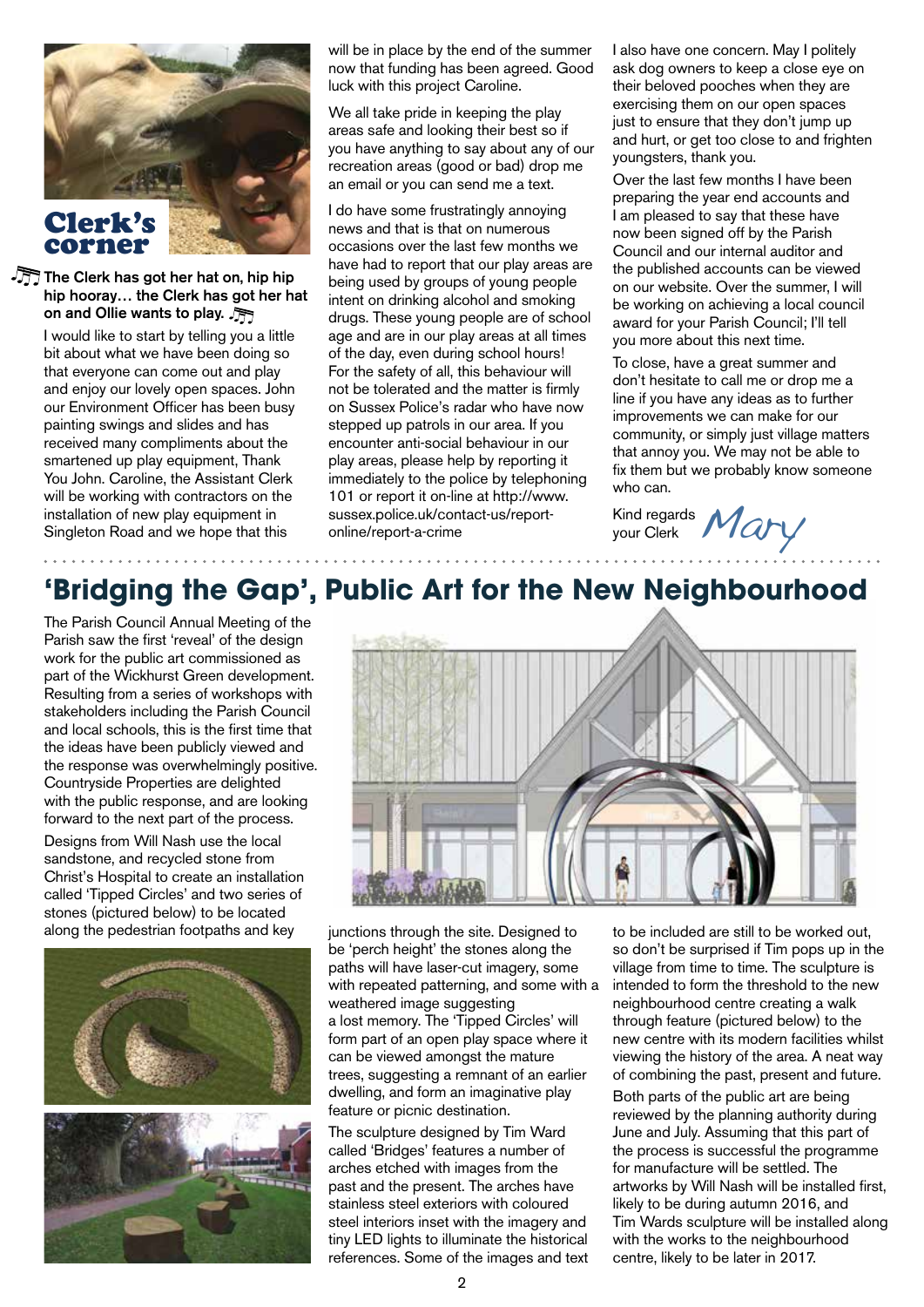# Village plans and news

## **News from the Wickhurst Green Development**

As the Wickhurst Green Development is now moving into the final phases of development and current occupancies are now around 600 there is still a lot of changes taking place. Over the past few months we have seen the opening of the East-West Link Road reducing the time to get to Southwater and also eliminating the need to go past Tesco's to get to Horsham. We have also seen the introduction of the new Sussex Coaches 68 bus service running into town and to the train station on a 30 minute circular loop which has been warmly welcomed by the residents.

Over the next few months we will see the : work starting on the play areas that will soon be installed and the delivery of a new noticeboard to display notices and information from the Parish Council.

Many people may be wondering what is happening with the open piece of land to the east of the development between the lanes and the A24; this area is to be turned into sports pitches. The pitch layout, soil specification and drainage design are all with Horsham District Council, the layout and specification has been provisionally approved and an architect is being sought to draft planning application drawings.

Residents continue to make great use of social networks such as Facebook to share information about the local area and to help with issues arising. The Parish Council has vacancies for councillors and it would be good to have some support from other residents from Wickhurst Green. If you would like to get involved please contact me, my name is John Newton and my details are on the back page.

## **Work continues to redevelop the Village Centre, Wickhurst Lane**

Many of you will know that representatives from the Parish Council and the Village Centre Management Committee are working together on a project to redevelop the Village Centre building in Wickhurst Lane using developer contributions. This project is progressing well with the first stage of consultation having taken place and the results reviewed.

At the Annual Meeting of the Parish on 16th May, residents were able to see the results of consultations which included a workshop for users and a questionnaire delivered to all households. If you would like to see more detail on the output from the workshop and the residents survey, please visit the parish council website www.broadbridgeheath-pc.gov.uk

The next stages in the project will include visits to other halls in the area, work on the detailed plans for the centre, the appointment of an architect, further consultation with users and the production of a business plan.

Why not pop into the Social Club for a drink, enquire about becoming a member

and find out more about some of the activities in the hall which include dance classes, bingo and radio controlled cars. There is also a well-equipped play area just behind the centre which houses not only play equipment for toddlers and older children but there is exercise equipment too!



## **Planning application to develop the land north of the Old Guildford Road**

Horsham District Council (HDC) has recently consulted the Parish Council on planning application DC/16/1073, a reserved matters application for the residential element of outline planning permission DC/13/2408, comprising 165 residential units, including 66 affordable units, and associated, parking, landscaping and open space.

The application can be viewed on the HDC website so if you would like to comment please go to the HDC website, select Planning, View or Comment on Planning applications, enter the application number DC/16/1073 and Search, then choose the tab 'Make a Comment'. Please note that the deadline for comments in the end of June.



**FOSTER'S**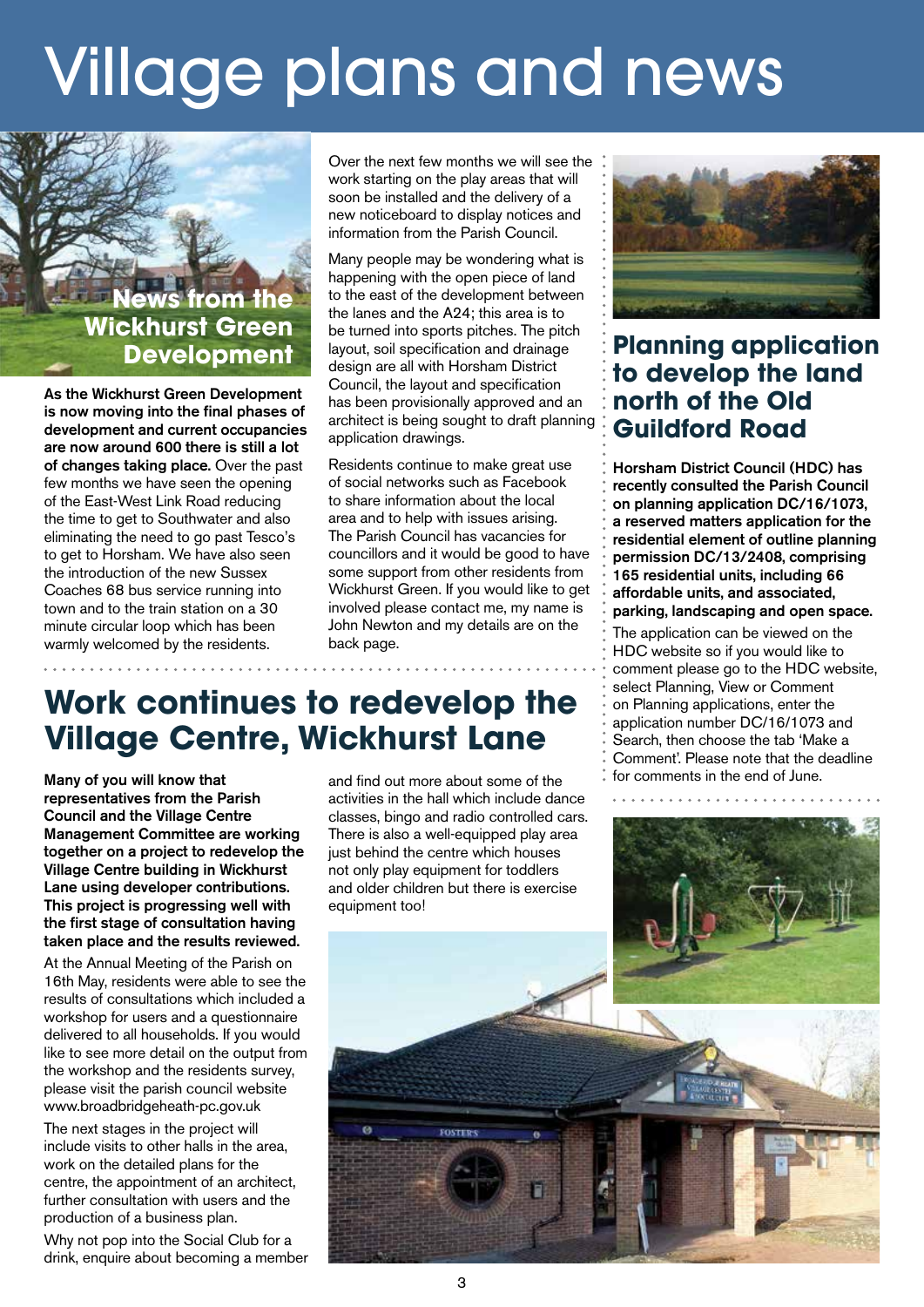## **Traffic calming for the village**

At the Annual Meeting of the Parish on Monday 16th May, Wilbar Associates, West Sussex County Council's appointed traffic consultants displayed one aspect of the current plan for traffic calming in the village. Many questions were raised with regard to the scheme that is being proposed but what was not clear to some of those who viewed the plans that night was that the diagrams displayed only showed part of the proposed scheme i.e. reflected only one part of a wider scheme to manage and slow down traffic through the village.

We were disappointed that WSCC did not show all of the plans on the night as there are other planned works on the roundabouts at either end of the village and these will include gateways into the village. WSCC has also confirmed that they will be constructing a mini roundabout at the Billingshurst Road junction with Shelley Drive which will be part of the scheme to improve the A264 Five Oaks Rd roundabout. This scheme is part of the County Council's capital programme for 2016/17 although there is no firm date for construction as this depends on programming by the contractor and the availability of road space.

If you would like to see the latest plans they can be viewed on our website www.broadbridgeheath-pc.gov.uk and check out the agenda for Parish Council meetings to see if updated plans are being presented by WSCC.



# **Family Funfair** a date for your diary

As it continues to be very popular with families in the Village, the Parish Council has decided to allow Showtime Amusements to hold the funfair on The Common again this year on the weekend of Friday 23rd to Sunday 25th September. There will be a setting up and clearing away period which means the fair operators will be on the Common from Monday 19th until Monday 26th September 2016.

The fair will not open until the Friday night and will be open for a few hours on the Sunday so that families can enjoy this time. We are aware that this may cause some inconvenience to the residents but we have asked that this be kept to a minimum. Enjoy all the fun of the fair.

## **Broadbridge Heath Gala Association**

### \*\*\*\*HOLD THE DATE \*\*\*\* SATURDAY 10th JUNE 2017!

By popular demand Broadbridge Heath Gala Association will be reintroducing the ever popular Village Fête next year.

The exact format is still to be decided but is likely to include stalls, side shows, entertainment, afternoon teas, a beer tent and arena events for all to enjoy.

Local organisations/groups/societies/ businesses and residents will be invited to join in and make this a fun event for the whole village.

Further details will be available on our website later this year www. broadbridgeheath.co.uk, but in the meantime make sure Saturday 10th June 2017 is in your diary!



## Village Centre Social Club

Sat 23rd July: *live music with Red Tape* Sat 27th August: *1st visit to the Club by The Gangsters*

Sat 17th September: *live music from Hounds of Sound*

3rd Thursday of every month: *Quiz Night*

**For further details about the Club please see our website: www.bbhvc.co.uk**



## **Overhanging vegetation**

As the bird-nesting season comes to an end, please take a look to see if your hedges or trees overhang a footpath or road? Think about footpath and road users and ensure that your hedges and trees are regularly trimmed back. Footpaths and roads can be dangerously narrowed by overhanging vegetation.

Please spare a thought for the elderly, blind, wheelchair and pushchair users on footpaths and ensure that your hedgerow is regularly trimmed, so that they are not forced to walk into the road. You run the risk of formal notice from the County Council if you fail to keep overhanging vegetation under control, and could even face legal action from an injured member of the public.

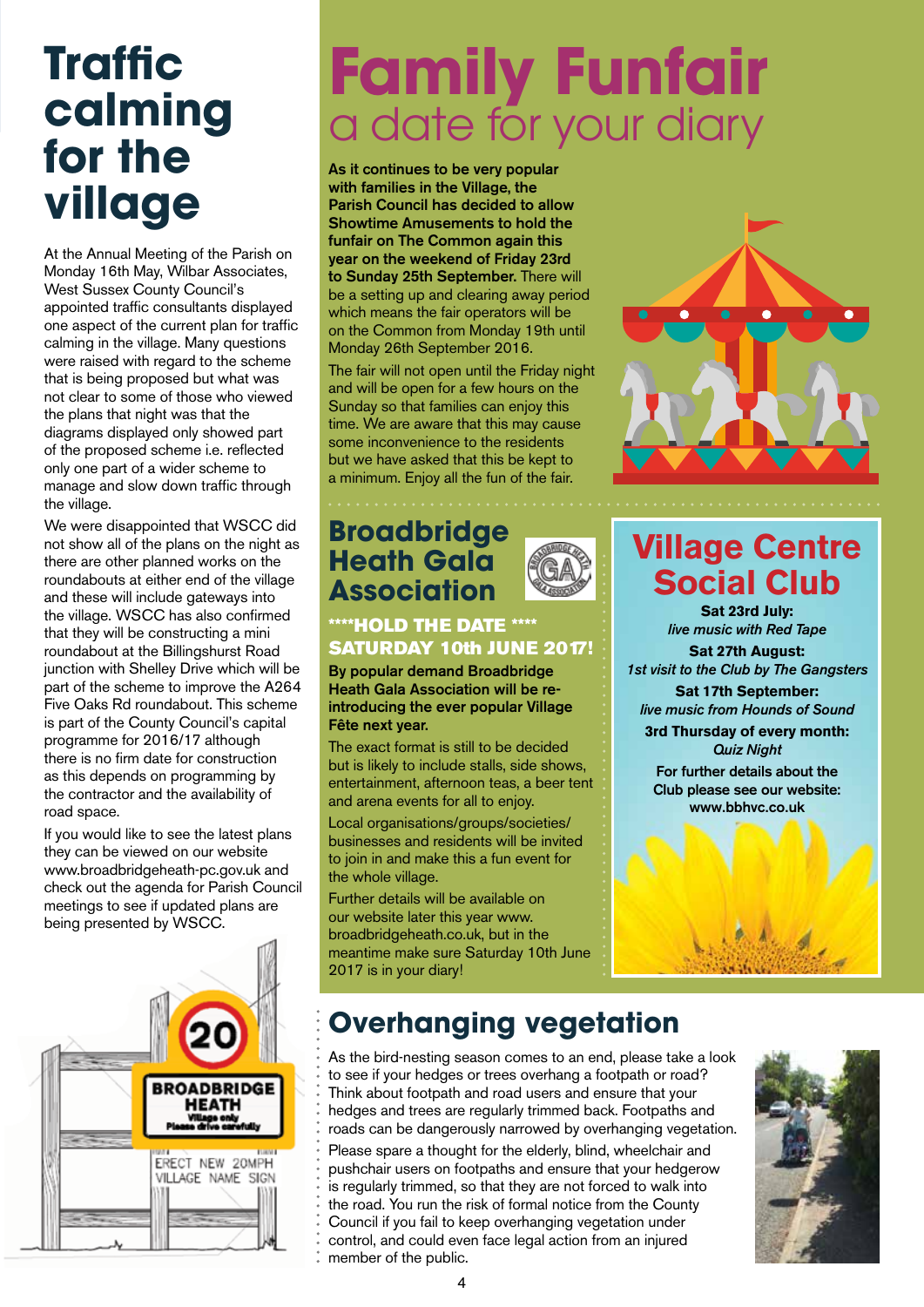# Extract of Chairman's report 2015-16

It would be wrong to start my annual report without first paying tribute to Malcolm Curnock who very sadly passed away earlier this year. Malcolm was our longest serving parish councillor and it was with great pride that he often told us how he had been involved since the formation of the Parish Council in 1987. It was a privilege for us as councillors to serve alongside someone who was so knowledgeable and passionate about our village.

Once it was known that Broadbridge Heath (BBH) was to virtually double in size, he worked hard both as a parish councillor, and as our district councillor for four years, to try and secure the best possible facilities and infrastructure for the growing village. His commitment to ensure that Broadbridge Heath had the recreation and sporting facilities, particularly for football, that it deserved was unwavering. It is tragic that he will not be around to see the plans that he was involved in for so many years, turn into reality.

Broadbridge Heath and the Parish Council owe an enormous debt of gratitude to Malcolm; we miss him.

Elections were held in May 2015 for both the Parish and District. Eleven parish councillors were 'elected' unopposed and this included two new faces – John Newton and Roy Neilson. Matthew French was elected as our new District Councillor. We extended a warm welcome to them all as we did to Christine Knight who joined us as a co-opted councillor in December.

We now have 11 councillors, two short of our full complement. If you care about your community, please do consider joining us. We are keen to see all areas of BBH fairly represented on the Parish Council so would particularly like to hear from residents in the newer part of the village.

In my last report I mentioned the number of changes that had taken place in the village during the last council's four-year term of office. We are currently at a stage when many of the plans for improvements and changes as a result of new development will, we hope, soon turn into reality. Suffice it to say, there are exciting times ahead!



#### *Viv Edwards Chairman Broadbridge Heath Parish Council*

*The full report includes reports from the Parish Council's committees and thanks to all those involved and previously involved with serving the parish.*

## **Youth worker update**

### Summer

This summer we are working with Brinsbury College to run a residential trip on 17-18th August, with activities like raft building and tree climbing for those in secondary school. We are also bringing our new mobile skate park to you on 30th August and other local villages across the district. To find out where, like us on Facebook www.facebook.com/ **CommunityYW.** On top of this, we are working with Leisure Link to put on some American Sports Days on 4th and 11th August.

### Schools work

For the last 3 years I have been going into Tanbridge House School, Forest Boys and Millais doing a variety of different activities and courses alongside other youth workers. These include: getting to know young people through detached work, informal drop ins, running an Alcohol Awareness Project (Mocktail Apprentice) and being part of the Eliv:8 team (this is a course on raising aspirations, self-esteem and challenging behaviour).

### Toasties Youth Club

Toasties, our Youth Club, has been running for over 2 years now, with great success. Thank you to our volunteers. It runs on Fridays from 6:30pm until 8pm in term time for those in school year 6-8. We meet in the Scout Hall. Throughout the evening we have games, crafts and other activities. It is a great opportunity for young people to hang out with their friends in a safe space. We have over 30 young people regularly attending.

### Social outings

We have been running socials over the year including a trip to Thorpe Park; all are advertised in the youth club and on our Facebook page www.facebook.com/CommunityYW

### Volunteer!

Successful community youth work can only happen when we have you on board. We have a great team of volunteers that support our youth club, socials and other activities but we are always looking for more help and support. From as little a commitment as one evening a term you can help continue the great work that is already going on with our amazing young people.

If you would like to know more about what I am doing or are interested in volunteering you can contact me Dan Fairchild on 07702 492841 dan.fairchild@horsham-matters.org.uk



## **Your District Councillor Matthew French**



continued to work along side the parish council regarding various projects in Broadbridge Heath. The Leisure Centre is moving forward and I do hope you have been able to look at the latest plans that have been on display? This is still work in progress however we are still on course for completion in early 2018.

The other big issue for the village is the new school; again I am continuing to support and lobby all concerned in

ensuring we get the very best solution for the village and local community. As always I am more than happy to listen and help with any concerns you may have regarding Broadbridge Heath or Horsham District in general. Please feel free to contact me."

Regards

*Cllr Matthew French Member for Broadbridge Heath*